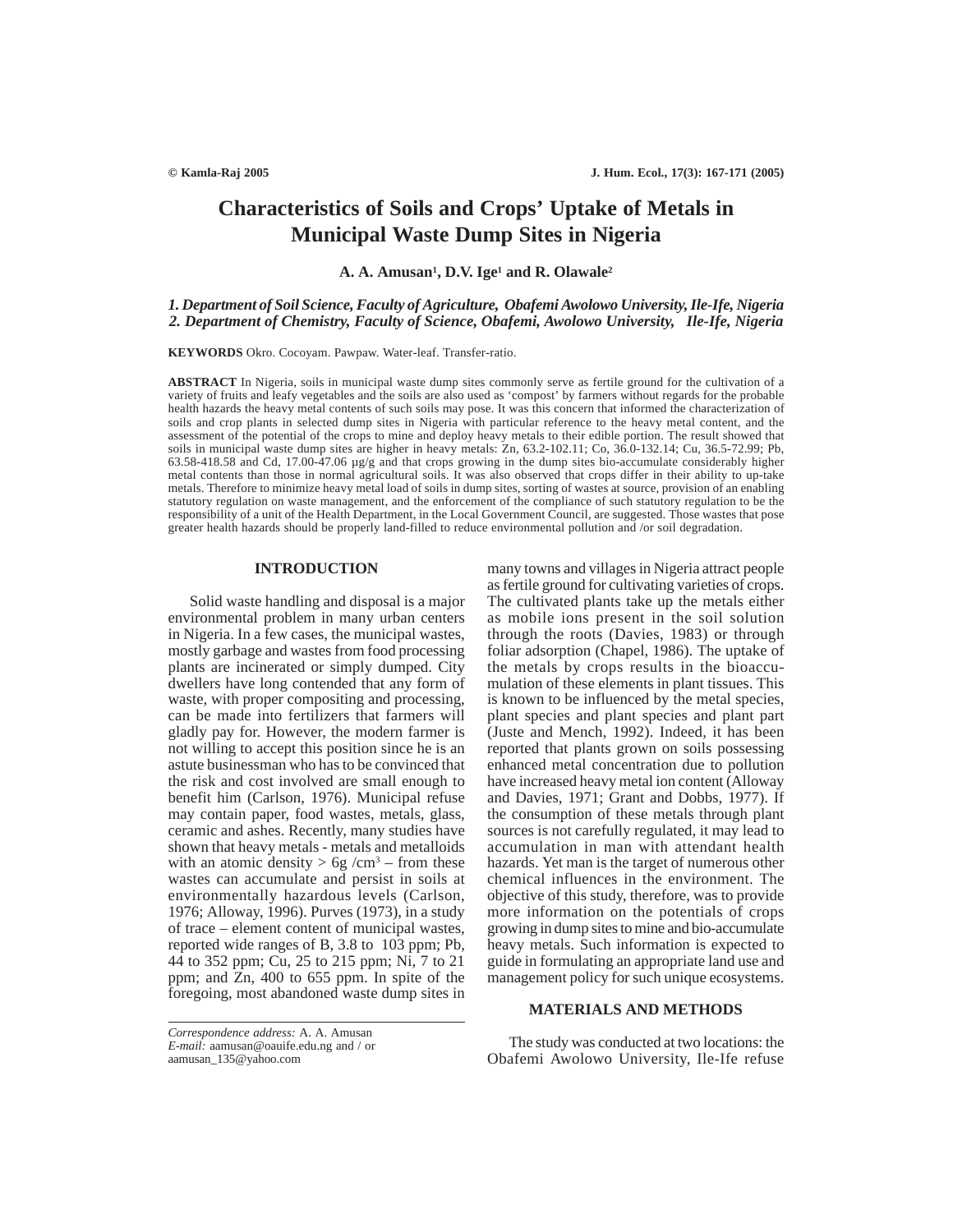dump site, representing a typical urban centre, and a rural community (Bode – Osi) refuse dump site, with both sites located within Osun State, Nigeria. The municipal garbage in both places is generally unsorted and sometimes burnt in the open. Over the years, the refuse dump areas had expanded in areal extent and it is a common practice by the site workers to cultivate a variety of crops in some of the temporarily abandoned sections of the dump site. Also, farmers from nearby areas often come to collect "soils" from the dump site to be used as compost on their farms. This is because it is generally believed that the native fertility of the soil from waste dump sites is high. The areas to be sampled in each location were divided into four quadrants, each 5 m<sup>2</sup> and five crop samples were collected from each quadrant in a diagonal basis following the method of Nounamo et al. (2002). In Ife, okro (*Abelmoschus esculentus*) – a fruit vegetable, and *Talinum triangulia* (water – leaf) – a leafy vegetable, were sampled from each quadrant. Samples were collected in quadrants from the dump site and those from a control site located up-slope of the dump site. The *T. triangulia* plants were carefully uprooted and bagged while the succulent/edible okro fruits were harvested and similarly bagged. Three composite samples of the top soil  $(0 - 15$  cm) were taken from each of the quadrants. Each composite soil sample comprised 9 core soil samples (taken also in diagonal basis) bulked and homogenized before sub-sampling for laboratory analysis. In Bode – Osi, the same sampling procedures for soil and plant were applied except that cocoyam (*Xanthosoma* sp) and pawpaw (*Carica papaya*) were sampled. The corm and fresh succulent leaves of cocoyam which are the commonly edible portions were sampled, while fruits and leaves of pawpaw were similarly sampled. Pawpaw leaves are commonly used to feed giant land snail (*Archachatina maginata*), a terrestrial mollusk, eaten as delicacy. In the laboratory, the plant samples were placed under running tap water to wash off soil particles from the leaves, fruits and roots. Stainless steel knife was used to cut the plant samples into different parts. The plant parts were dried in an oven maintained at 80°C, and then pulverized to fine powder using a laboratory stainless grinder. Ground plant samples collected in labeled polythene bags were placed in a desiccator. From each plant sample, 2g was accurately weighed into clean platinum crucibles, ashed at 450°C and then cooled to room temperature in a desiccator. The ash was completely dissolved in 5ml of 20% HCI and the solution was made up to volume in a 100ml volumetric flask. Analysis of the digest for the heavy metal content was carried out using the atomic absorption spectrophotometer. The soil samples were air – dried, crushed and passed through a 2mm sieve. The fine (less – than – 2mm) earth fraction was retained for analysis. 1g of the soil sample was digested in a 1:1 mixture of concentrated nitric acid and perchloric acid by heating the mixture plus sample in a water bath in a fume cupboard. The solution was heated to dryness while the residue was re-dissolved in 5ml of 2.0M HCI (Alloway, 1996). The soil pH was determined using the glass electrode pH meter method of Peech (1965).

### **RESULTS AND DISCUSSION**

*Heavy Metal Content of the Soils:* The total heavy metal content of the 0 to 15 cm top soil from both sites is indicated in Tables 1 and 2. The investigation of the total content of heavy metals in the soils was restricted to the top 15 cm since previous studies showed that surface soils

**Table 1: The pH and heavy metal content (µg/g) of soils in Bode – Osi (rural community)**

| Soil<br>para<br>meter | Dump<br>site | Control<br>site | Range<br>in soils $*$ |
|-----------------------|--------------|-----------------|-----------------------|
| pН                    | 6.2          | 6.4             |                       |
| Zn                    | 63.20        | 41.98           | 1-900                 |
| Fe                    | 925.93       | 722.2           |                       |
| Co                    | 36.00        | 16.74           | $0.5 - 65$            |
| Cu                    | 36.5         | 28.30           | $2 - 250$             |
| Pb                    | 63.58        | 19.86           | $2 - 300$             |
| Cd                    | 17.00        | 5.70            | $0.01 - 2.0$          |
|                       |              |                 |                       |

*\* Source:* Alloway (1996)

Table 2: The pH and heavy metal content ( $\mu$ g/g) of soils **in OAU, Ife (municipal)**

| Soil<br>parameter | Dump site | Control site |  |
|-------------------|-----------|--------------|--|
| pH                | 5.9       | 6.1          |  |
| Zn                | 102.11    | 26.7         |  |
| Fe                | 2527.34   | 1658.7       |  |
| Co                | 132.14    | 15.11        |  |
| Cu                | 72.99     | 36.60        |  |
| Pb                | 418.58    | 18.7         |  |
| C <sub>d</sub>    | 47.06     | 36.13        |  |
|                   |           |              |  |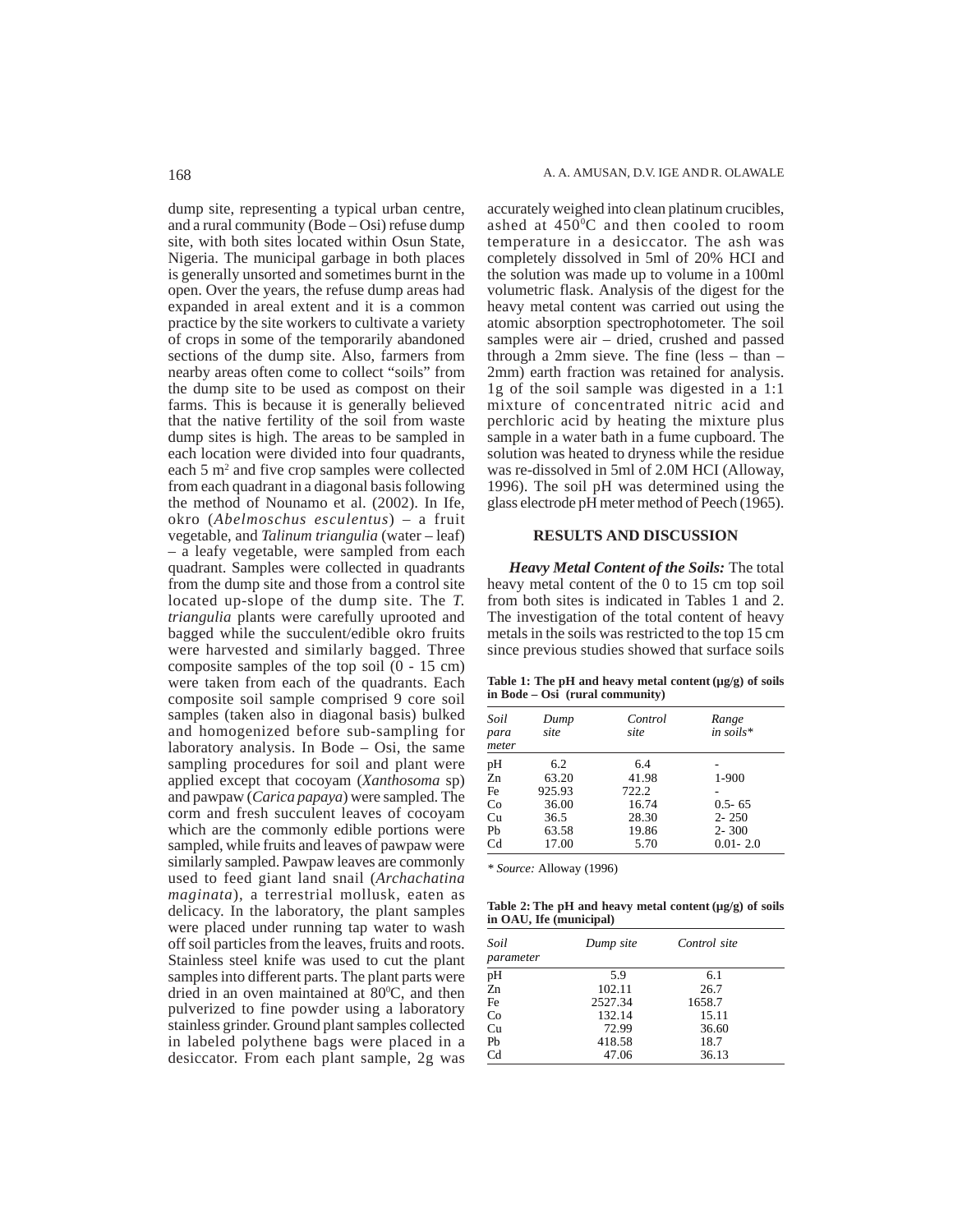are better indicators of metallic burdens (Nyangababo and Hamya, 1986). The results show that soils from the control sites in both locations do not differ significantly in their content of total metals studied except for total Fe and Zn. Smyth and Montgomery (1962) grouped soils in Ife and Bode – Osi areas as Iwo Association i.e. soils that developed in coarse textured granite and gneiss member of the Pre - Cambrian basement complex rocks. It was observed that soils from the refuse dump sites in rural settlement (Bode – Osi) were lower in their content of heavy metals compared to those sited in the city (OAU) Ife. This is thought to be as a result of the differences in the living standards, consumption patterns and level of industrial development between cities/towns and rural communities. Modern and highly developed communities such as the Obafemi Awolowo Univer-sity, Ile – Ife generate wastes that contain less leaves and food remnants but more paper, rag, plastic/polythene, tins and metals, bottles, glasses, industrial and/or laboratory wastes/ chemicals, and a variety of miscellaneous materials (Ademoroti, 1996). In order to minimize those wastes that may increase the heavy metal load of the dump site soils while the wastes decompose or corrode, careful sorting at source should be encouraged among the general public in towns and cities particularly in Nigeria. The current statutory regulation on waste management in Nigeria focuses on industrial and/or corporate institutions, and compliance is enforced by the Federal and the State Environmental Protection Agencies. There is also the need for an enabling statutory regulation and means of enforcing compliance, to ensure proper waste management/handling by the general public. To ensure enforcement and compliance, a unit of the Health Department of the Local Government Council could be assigned this responsibility. Those wastes that pose greater health hazards need to be properly land – filled so as to reduce the incidence of environmental pollution and/or degradation.

*Heavy Metal Content of the Crops:* The heavy metal content of the plants sampled from Bode – Osi is shown in Table 3. The data presented were restricted to the edible parts of the crop plants. Generally, crops harvested in soils of the refuse dump site presented higher levels of the metals when compared to those crops from the control sites (Tables 3 and 5). This is interpreted to mean that if the level of these metals in soils is significantly increased, the test crops have the potential of showing increased uptake of the metals. Alloway and Davies (1971) and Grant and Dobbs (1977) reported that plant grown on soils possessing enhanced metal concentrations have increased heavy metal ion content. The uptake of metal ions has been shown to be influenced by the metal species and plant parts (Juste and Mench, 1992). On the basis of this, the transfer ratio of the metals by each plant species was computed using the method of Oyedele et al. (1995). The transfer ratio as computed indicates the level of the metal in the edible plant as a fraction of the soil total. From the ratios obtained, it was observed that the uptake of each metal differs from one plant to the other. For instance, while the Zn transfer ratio in cocoyam (*Xanthosoma* sp) corm and leaves is 0.40, it is 0.17 for pawpaw (*Carica papaya*) fruits and leaves (Table 4), 0.44 for water – leaf (*Talinum triangulia*) and 0.18 for okro (*Abelmoschus esculentus*) fruits (Table 6). Furthermore, this ratio is higher for some crops grown in the dump site than for those in the control site. Examples are Fe and Zn for cocoyam and water – leaf, while in others the reverse is the case as it affects Zn in pawpaw and okro (Tables 4 and 6). This shows that some other soil factors in addition to the soil content of the metals also influence uptake. Such factors need to be further investigated. Of particular concern is the transfer ratio of Cu and Pb into the edible

| Metal<br>type  |         | Dump site |        |        | Control site |        |        |        |
|----------------|---------|-----------|--------|--------|--------------|--------|--------|--------|
|                | Cocoyam |           | Pawpaw |        | Cocoyam      |        | Pawpaw |        |
|                | Corm    | Leaves    | Fruits | Leaves | Corm         | Leaves | Fruits | Leaves |
| Zn             | 15.93   | 9.34      | 4.95   | 5.49   | 3.08         | 4.75   | 3.30   | 4.40   |
| Fe             | 149.9   | 211.64    | 169.19 | 70.55  | 52.9         | 38.88  | 121.42 | 67.70  |
| C <sub>0</sub> | 10.29   | 8.80      | 0.63   | 3.00   | 10.10        | 8.12   | 0.25   | 0.30   |
| Cu             | 9.20    | 3.85      | 5.55   | 8.25   | 6.50         | 3.6    | 4.30   | 3.30   |
| Pb             | 3.00    | 13.99     | 9.70   | 17.03  | 1.60         | 3.97   | 2.14   | 4.70   |
| C <sub>d</sub> | 0.50    | 1.20      | 0.36   | 2.00   | 0.12         | 0.13   | 0.05   | 0.66   |

Table 3: Heavy metal content (µg/g) of the crop plant tissue from Bode-Osi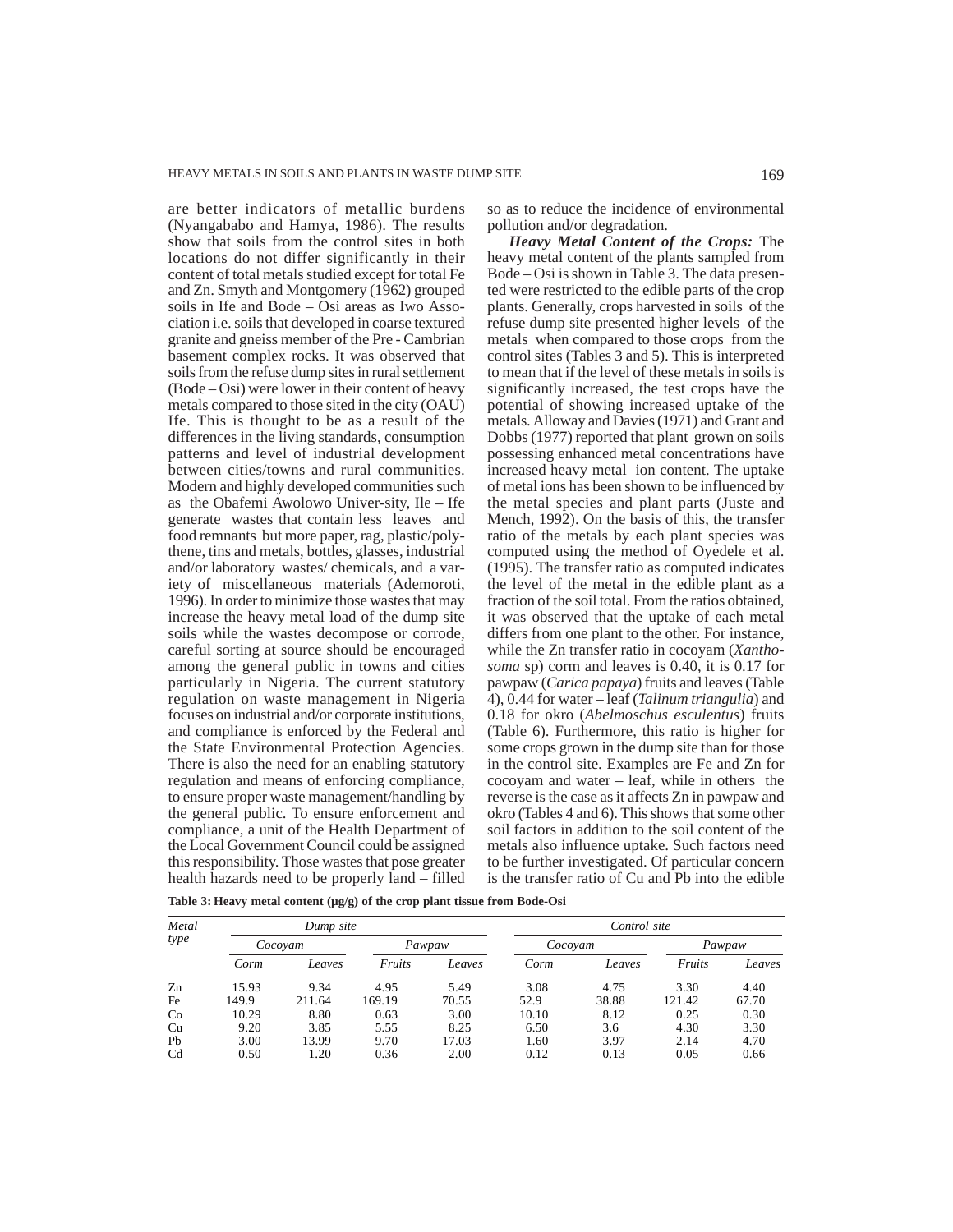parts of pawpaw and water – leaf. The ratios obtained for pawpaw were particularly high. In Bode – Osi (a rural setting), ratios of 0.37 (Cu) and 0.42 (Pb) from the dump site, and 0.27 (Cu) and 0.34 (Pb) for the control (Table 4) were observed. For water – leaf, similarly high values were obtained. From the dump site, transfer ratios were  $0.71$  (Cu) and  $0.28$  (Pb) and for the control, 0.53 (Cu) and 0.44 (Pb). These show the potential of these crops, pawpaw and water – leaf in particular, and other test crops in general, to mine from the soil and deploy these metals to their edible parts. With increasing metal load in soils where these crops are grown, there is a greater tendency for their bio-accumulation. An enabling act advising and enforcing the non – use of refuse dump sites for farming is desirable. This will keep in check possible excessive consumption of these

**Table 4: Transfer ratio of the heavy metals in Cocoyam and Pawpaw (Bode -Osi)**

| Metal | Dump site      |      | Control site |        |  |
|-------|----------------|------|--------------|--------|--|
| Type  | Cocovam Pawpaw |      | Cocovam      | Pawpaw |  |
| Zn    | 0.40           | 0.17 | 0.19         | 0.03   |  |
| Fe    | 0.39           | 0.26 | 0.13         | 0.26   |  |
| Co    | 0.25           | 0.10 | 0.49         | 0.03   |  |
| Cu    | 0.36           | 0.37 | 0.36         | 0.37   |  |
| Ph    | 0.27           | 0.42 | 0.28         | 0.34   |  |
| Cd    | 0.10           | 0.14 | 0.04         | 0.12   |  |

metals along with crops harvested from such areas. If the suggested regulation on waste management by the general public is put in place and its compliance is enforced, the fear of heavy metal contamination of crop in refuse dump sites would have been allayed, since wastes suspected to be sources of heavy metals would be properly land – filled.

*Socio-economic Impact of the Study on Man and the Environment:* From the study, it was

**Table 6: Transfer ratio of the heavy metals in water leaf and Okro O.A.U, Ife**

| Metal | Dump site  | Control site |                 |       |
|-------|------------|--------------|-----------------|-------|
|       | Water-leaf | Okro         | Water-leaf Okro |       |
| Zn    | 0.44       | 0.18         | 0.82            | 0.46  |
| Fe    | 0.05       | 0.01         | 0.03            | 0.02  |
| Co    | 0.08       | 0.03         | 0.04            | 0.12  |
| Cu    | 0.71       | 0.30         | 0.53            | 0.51  |
| Pb    | 0.28       | 0.01         | 0.44            | 0.08  |
| Cd    | 0.06       | 0.002        | 0.005           | 0.003 |

established that soils in municipal waste dump sites are higher in heavy metals and that crops growing in the dump sites bio-accumulate considerably higher metal contents than those in normal agricultural soils. It was also observed that crops differ in their ability to up-take metals. Therefore to minimize heavy metal load of soils in dump sites following waste decomposition and /or corrosion, sorting of wastes at source among the general public in towns and cities was suggested in addition to the provision of an enabling statutory regulation on waste management in the country. The enforcement and compliance of such statutory regulation should be the responsibility of a unit of the Health Department of the Local Government Council. An enabling act advising and enforcing the non – use of refuse dump sites for farming is also desirable. Those wastes that pose greater health hazards should be properly land-filled to reduce environmental pollution and /or soil degradation.

#### **REFERENCES**

Ademoroti, C.M.A.: *Environmental Chemistry and Toxicology*. Foludex Press Ltd., Ibadan (1996).

Alloway, B.J.: *Heavy Metal in Soils*. Halsted Press, John Wiley & Sons Inc., London (1996).

Alloway, B.J. and Davies, B.E.: Heavy metal content of plants growing on soil contaminated by lead mining. *J. Agric.*

Table 5: Heavy metal content ( $\mu$ g/g) of the crop plant tissue from O.A.U, Ife

| Metal          | Dump site<br>Water-leaf Okro |       |        | Control site    |       |        |  |
|----------------|------------------------------|-------|--------|-----------------|-------|--------|--|
|                |                              |       |        | Water-leaf Okro |       |        |  |
|                | Leaves                       | Roots | Fruits | Leaves          | Roots | Fruits |  |
| Zn             | 19.23                        | 24.73 | 18.38  | 11.42           | 10.48 | 12.09  |  |
| Fe             | 44.09                        | 88.18 | 35.27  | 24.00           | 19.91 | 26.33  |  |
| Co             | 8.82                         | 2.79  | 4.41   | 0.09            | 0.50  | 1.80   |  |
| Cu             | 29.20                        | 22.85 | 21.90  | 11.00           | 8.25  | 18.75  |  |
| Pb             | 83.92                        | 34.97 | 3.40   | 3.99            | 4.20  | 1.50   |  |
| C <sub>d</sub> | 1.03                         | 2.01  | 0.08   | ND              | 0.03  | 0.02   |  |

ND = Not detected